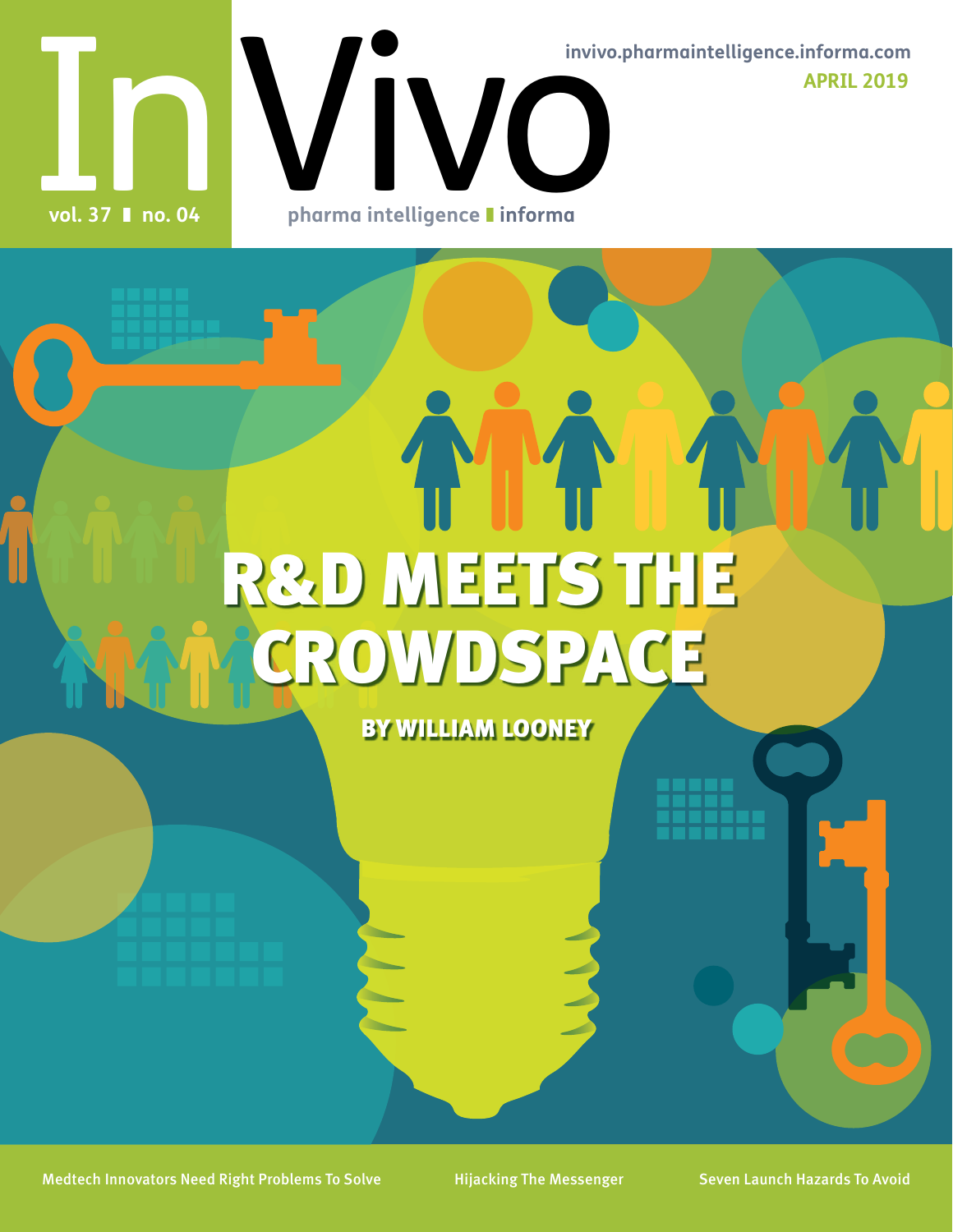

 $E = \sum_{n=1}^{\infty}$ 

## R&D MEETS THE CROWDSCAPE: BioMed X Looks Outside For Insight

**BY WILLIAM LOONEY**

Germany's BioMed X "outcubator" is investing in the wisdom of the science crowd to redeploy the cognitive division of labor in preclinical research. The goal is to consistently deliver novel druggable targets that matter to markets, payers and patients.

As basic research adapts to the downstream practicalities of translational medicine, more must be done to retain scientists capable of working productively in both settings.

So what? An open crowdsourcing model requires commitments to strategic discipline and operational efficiency so that the next wave of innovations is also market relevant and commercially feasible – BioMed X is a leading global advocate for this approach, but additional examples of this interdisciplinary form of biopharma engagement are needed.

**BY AUTHOR**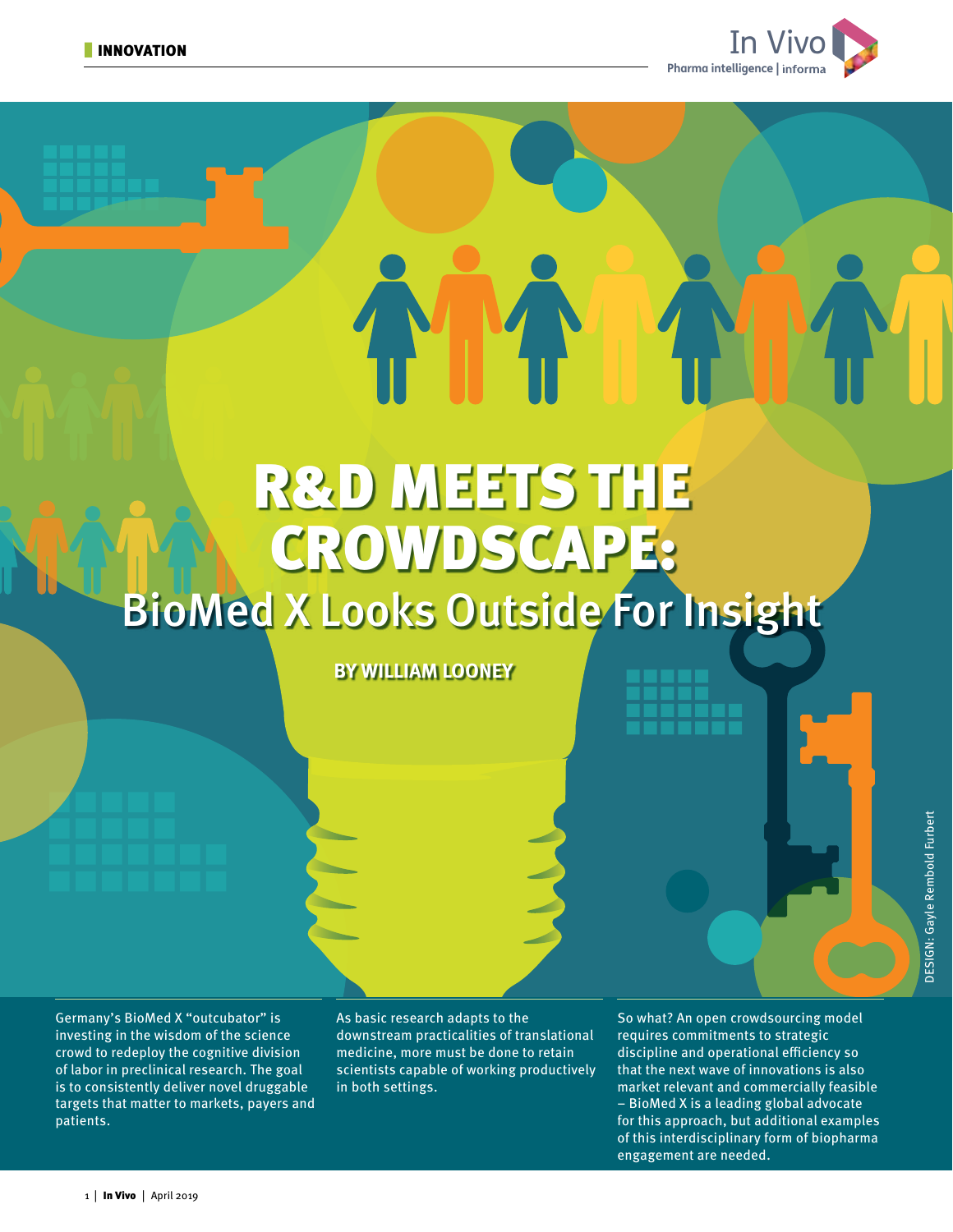

**IT IS A CLICHÉ TO SAY THAT PHARMA SCIENCE LOVES TO COLLABORATE – THE HARD THING IS THAT LEAKY DECISION FRAMEWORK BY WHICH GOOD IDEAS DO NOT GET EXECUTED.**

olving hard problems in bio-<br>pharma usually starts like this:<br>expert teams of specialists<br>develop a research premise,<br>test it in a carefully-defined<br>cohort of patients and then validate the olving hard problems in biopharma usually starts like this: expert teams of specialists develop a research premise, test it in a carefully-defined results using standard randomized methodologies. Failure rates are high because, at heart, drug research remains a messy exercise in improvisation. That is because we still do not know the basics of how nature uses physics to make the biology that determines individual health status.

Given the sheer number of variables in disease causation, an extended interdisciplinary approach to preclinical research may offer the best leads against today's biggest challenges in medicine. And while there is no single model that works perfectly in translating different streams of knowledge into useful innovations, the one that appears to have the most staying power due to its economy and lower risk is crowdsourcing.

Described as an "open door to the global brain," crowdsourcing first took root in the software and high tech business. The concept has evolved a bit differently within the tightly regulated world of biopharma. What crowdsourcing really means in drug R&D is mobilizing external research talent around a specific project arranged between a company

and an early-stage "incubator" facility, which is in turn associated with a major academic research institute. "It is actually very grounded and results-oriented, with the added advantage of being able to generate novel science at a lower cost than doing it in-house," Dr. Ken Kaitin, Director of the Tufts University Center for the Study of Drug Development (TCSDD), told In Vivo.

### **Science Of Silos**

Crowd science also appeals as a remedy for declining productivity in the biopharma pipeline, particularly for big companies with high fixed costs for R&D. Pharmaprojects' Pharma R&D Review 2019 found that new drugs introduced by the top 25 companies in sales dropped from 18.3% of the total in 2011 to 11% in 2018; among the top 10 revenue leaders the figure was 6.45%, down from 13.2% in 2011. Small companies with one or two marketed products have leapt ahead, with portfolios bolstered by the fresh talent recruited from the endless downsizing of big pharma. Redressing this gap is a priority for the drug majors and the crowdsourced research model is touted as one solution: it replicates the freedom and flexibility of these smaller start-up enterprises without the constraints of a permanent fixed tie to one organization.

Accompanying the rise of the crowdbased model is a steep decline in funding and career opportunities in public academic research. Experienced clinicians with lab experience are being displaced and are more willing to taking assignments in the private-sector. The problem, noted Kaitin, is the difficulty in melding two different work cultures. "Integration and execution skills are the missing link in partnerships between industry and academe and can only be joined through active mentorship by the research sponsor. To work, crowd science cannot proceed ad hoc; having a tight decision infrastructure up and running from the start is essential to succeeding in the race to turn an idea into a product, one that fulfills a market need, beyond nice to know."

### **One Company's Claim To The Crowd**

To explore trends and current practice in biopharma crowdsourcing, In Vivo spoke with a prominent leader in the space: Germany's **BioMed X Innovation Center**, established in August 2013 by some well-connected researchers in the city of Heidelberg, home to not only a worldclass university and medical school, but the German Cancer Research Center (DKFZ), a public foundation; the European Molecular Biology Lab (EMBL), an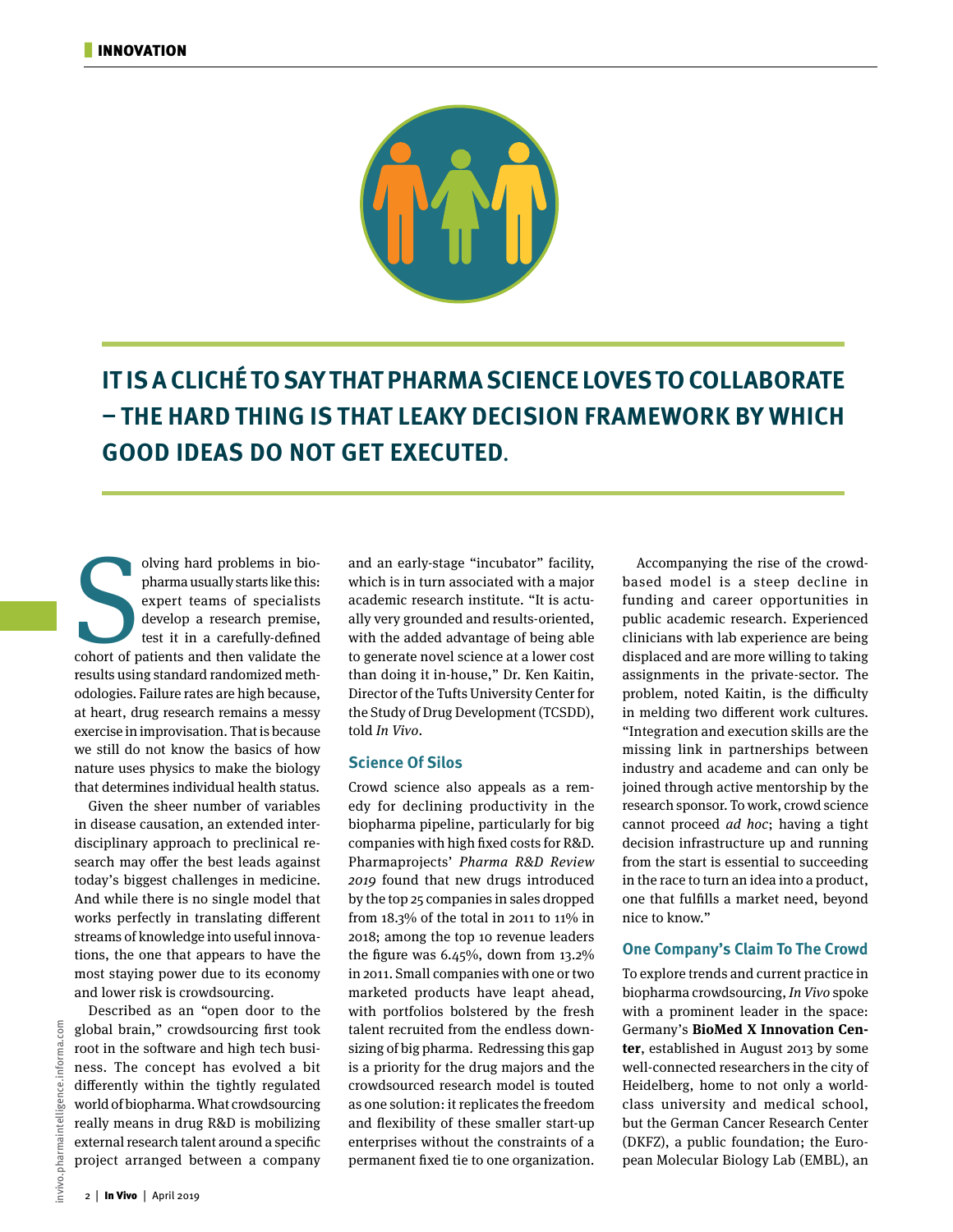EU intergovernmental organization supported by the 28 member states; as well as 20 other local organizations focused on disease and drug research. In total, the University of Heidelberg community hosts more than 15,000 people engaged in biotech and medicine, with an additional boost from the 16,000 students enrolled in the medical school and other life science disciplines.

Dr. Christian Tidona, founder and current managing director of BioMed X, trained as a biologist and led several private biotech start-ups in the area before entering the economic development field as director of the regional Rhine Neckar Biotech Cluster (BioRN) and more recently as co-founder of Health Axis Europe, a government-backed initiative to promote the "cluster" development model around several leading university-based research centers of excellence: Heidelberg, Leuven in Belgium, Maastricht in the Netherlands, and Copenhagen in Denmark.

Tidona started by tackling that unmet need in biopharma R&D: how to tap into the global reserve of academic brainpower in a more structured way, with insights that can be applied directly to a viable research target. "The big problem we saw in crowdsourcing approaches at the time was that the big companies were good at collecting ideas but faltered in turning the inputs into projects that mesh with the decision culture and could be implemented in-house," said Tidona. "Typically, there was much difficulty in turning a contributed thesis into a commercial target, which led many executives to discount externalization as an asset in innovating R&D."

### **Channeling The Creatives**

This was the conceptual flaw that BioMed X strives to fix. The unfiltered aggregation of novel ideas had to be redressed with some process guardrails that facilitate actionable outcomes. It starts with BioMed X signing on with a pharma company to jointly identify a tough preclinical research challenge that the company wants to solve. Only after that does the action move to the crowd, through a worldwide online call for original RFP's to address the challenge. BioMed X commonly receives several hundred RFP's, from 70 or more countries, all of which are reviewed



 $\blacktriangleright$ 

"We are a proving ground for recruitment of the next generation of life scientists."

> Christian Tidona BioMed X

with the company. Researchers associated with 15 to 17 of the most promising ones are selected to attend, at BioMed X's expense, a week-long "innovation boot camp" in Heidelberg. The individual candidates are arranged in five competing groups and combine their ideas into project proposals to solve the research challenge. Each group gets to pitch to a jury composed of senior R&D management of the sponsor company, after which the winning team gets a research grant to address the challenge. The grant covers four years of salaried residence for the team in Heidelberg, including access to the entire local network of scientists and its world-class physical plant.

An interesting theme here is that each candidate arrives as an individual and becomes part of a team only during this week of discovery. The model allows BioMed X and the sponsors to assess team dynamics and observe how well the groups do in combining their ideas to move things forward.

"The way big pharma has traditionally looked for the brightest stars outside the private sector is like trying to find a needle in a haystack," Tidona continued. "Our global crowdsourcing approach makes the needle – unheralded young academic scientists and their ideas – come to us. We can crowdsource the best people in the various disciplines and put them to work for four years in one of the strongest biomedical research hubs in Europe." Time and a generous research budget allow these researchers full reign to unleash their creativity on a specific problem that matters to a dominant player in the industry.

BioMed X serves a larger purpose in advancing translational medicine: where basic research is redirected toward the commercialization of small molecules and biologics that matter to patients. Data is essential to this mix, but business and academia are two solitudes when it comes to using it. Academic and public research institutions generate data with an eye to getting written up in high-profile professional journals, while big pharma needs huge stores of data obtained over long periods to obtain a marketing license. That's a completely different data set, at costs that run into the tens, even hundreds of millions of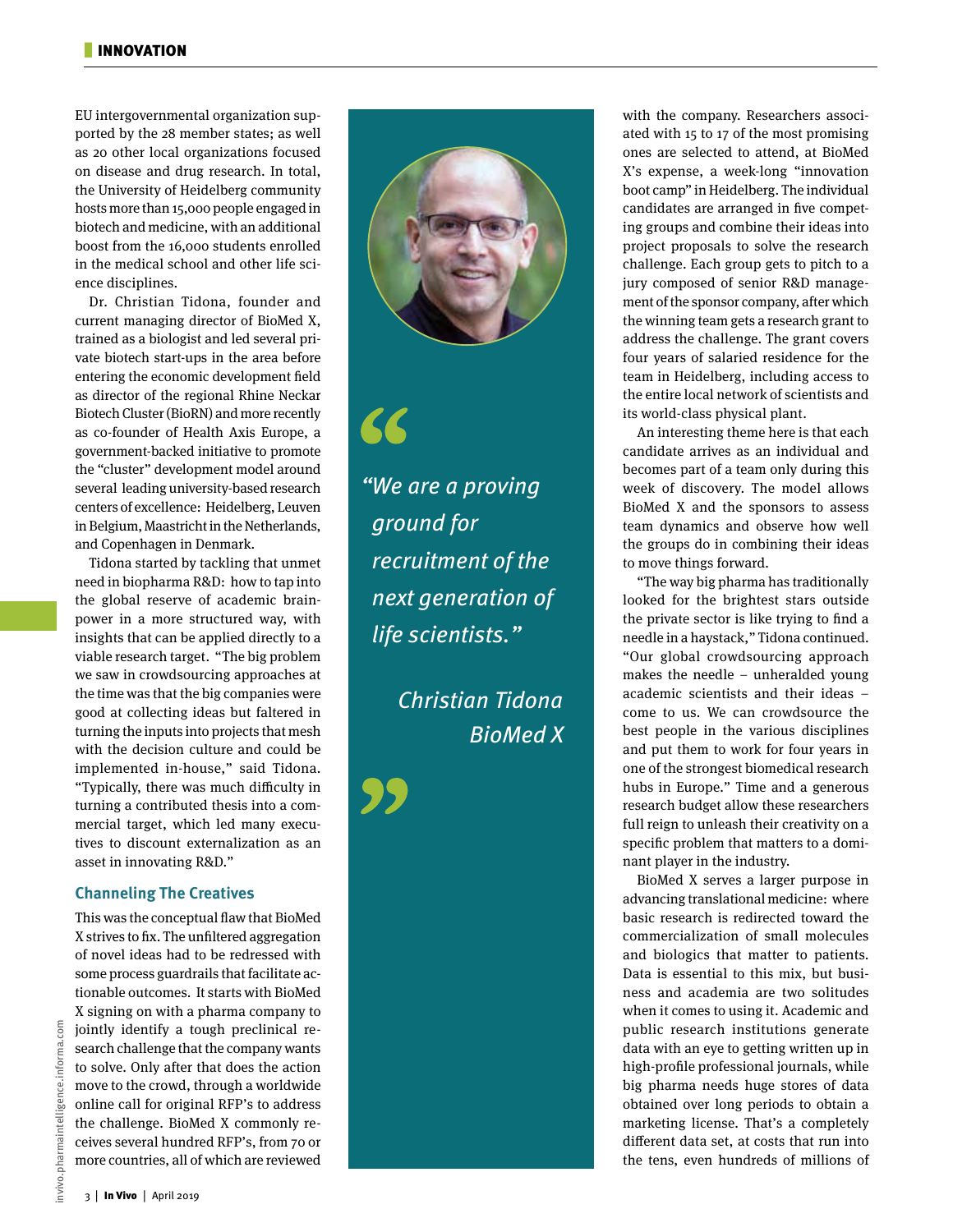## Exhibit 1

BioMed X Crowdsourcing Project Summary

| <b>TOPIC</b>                                                                    | <b>THERAPEUTIC</b><br><b>AREA</b> | <b>PHARMA SPONSOR</b>             | <b>START</b><br><b>DATE</b> | <b>END DATE</b> | <b>STATUS</b>                             | <b>IP TO</b><br><b>SPONSOR</b> |
|---------------------------------------------------------------------------------|-----------------------------------|-----------------------------------|-----------------------------|-----------------|-------------------------------------------|--------------------------------|
|                                                                                 |                                   |                                   |                             |                 |                                           |                                |
| <b>Metabolism and Signaling</b><br>in Cancer                                    | Oncology                          | <b>Merck Group</b>                | 8/1/2013                    | 7/31/2017       | completed                                 | <b>No</b>                      |
| <b>Selective Kinase Inhibitors</b>                                              | Oncology                          | <b>Merck Group</b>                | 8/1/2013                    | 7/31/2016       | completed                                 | <b>Yes</b>                     |
| Immunosuppressive<br>Microenvironment of<br><b>Tumors</b>                       | Oncology                          | <b>Merck Group</b>                | 3/1/2014                    | 2/28/2018       | completed                                 | <b>Yes</b>                     |
| <b>Epigenetics and COPD</b>                                                     | <b>Respiratory</b>                | Boehringer-Ingelheim              | 11/1/2015                   |                 | ongoing                                   | <b>Yes</b>                     |
| Nanomaterial-based<br><b>Biosensors</b>                                         | <b>Diagnostics</b>                | Roche                             | 10/1/2015                   |                 | ongoing                                   | <b>Yes</b>                     |
| <b>Tau-mediated</b><br><b>Neurodegeneration in AZ</b>                           | <b>CNS</b>                        | <b>AbbVie</b>                     | 11/1/2015                   |                 | ongoing                                   |                                |
| <b>Brain Microcircuits in</b><br><b>Psychiatric Diseases</b>                    | <b>CNS</b>                        | Boehringer-Ingelheim              | 8/1/2016                    |                 | ongoing                                   |                                |
| <b>Oral Biofilm Disruption</b>                                                  | Consumer<br>Care                  | <b>8   Consumer</b>               | 8/1/2016                    | 7/31/2018       | completed                                 | Yes                            |
| <b>DNA Damage in Cancer</b>                                                     | Oncology                          | <b>Merck Group</b>                | 11/1/2016                   |                 | ongoing                                   |                                |
| <b>Pathogen-Mediated</b><br><b>Modulation of Innate</b><br>Immunity             | Immunology                        | Boehringer-Ingelheim              | 11/1/2017                   |                 | ongoing                                   |                                |
| <b>RNA Splicing in Cancer</b>                                                   | Oncology                          | <b>Merck Group</b>                | 2/1/2018                    |                 | ongoing                                   |                                |
| <b>Rapid Identification</b><br>of Auto-Antigens in<br><b>Autoimmune Disease</b> | Immunology                        | lanssen<br><b>Pharmaceuticals</b> | 8/1/2018                    |                 | ongoing                                   |                                |
| Early Intervention in<br><b>Psychiatric Disease</b>                             | <b>CNS</b>                        | Boehringer-Ingelheim              | Q <sub>4</sub> 2019         |                 | Call for<br>application<br>completed      |                                |
| <b>Intestinal Epithelial Barrier</b><br>in Autoimmune diseases                  | Immunology                        | <b>Merck Group</b>                | Q4 2019                     |                 | <b>Call for</b><br>application<br>ongoing |                                |

nvivo.pharmaintelligence.informa.com invivo.pharmaintelligence.informa.com

dollars per therapy –at a much higher burden of risk. "In a standard bilateral collaboration, you get lots of interesting findings but what the academic partner might trumpet as a validated new drug target – because the data can be published – won't pass muster with pharma. It faces regulatory hurdles where validation requires a deeper data dive along with proof of reproducibility on the safety and efficacy of the target," Tidona said.

### **Project Reports**

On the financial side, BioMed X is a private incubator registered in Germany as a limited liability company. It relies on income from an annual research fee covering costs for the seven staff members,

physical plant and the research teams that execute the sponsors projects. These expenses are covered by the sponsor in the form of an annual project fee. At the end of the project, the sponsor has first rights to secure full ownership of the IP rights to the workstream  $-$  i.e. no future milestone or royalty payments, as is common in direct bilateral academic-industry collaborations. In return, BioMedX gets a pre-negotiated "success fee" paid by the sponsor. If the sponsor chooses to pass on the IP, then those rights are retained by BioMed X. "Transfer of IP rights to the sponsor is a very tangible marker of the practicality of our model," noted Tidona. He reports that BioMed X's first and leading big pharma partner, Merck Group KGaA, has acquired IP rights to two of the three projects it has completed to date; three others with the company are currently underway.

In the nearly six years since the launch of BioMed X, multi-platform research projects have been initiated with five big pharma, including, in addition to Merck, AbbVie Inc.; Boehringer-Ingelheim GmbH; Janssen R&D LLC and J&J Consumer Health Inc., and Roche Diagnostics GmbH (see Exhibit 1). Most projects have a common objective: to explore a completely new field of potential drug targets; identify the most promising, within the bounds of the research protocol; and then validating these targets through in vitro and in vivo models, which, in the